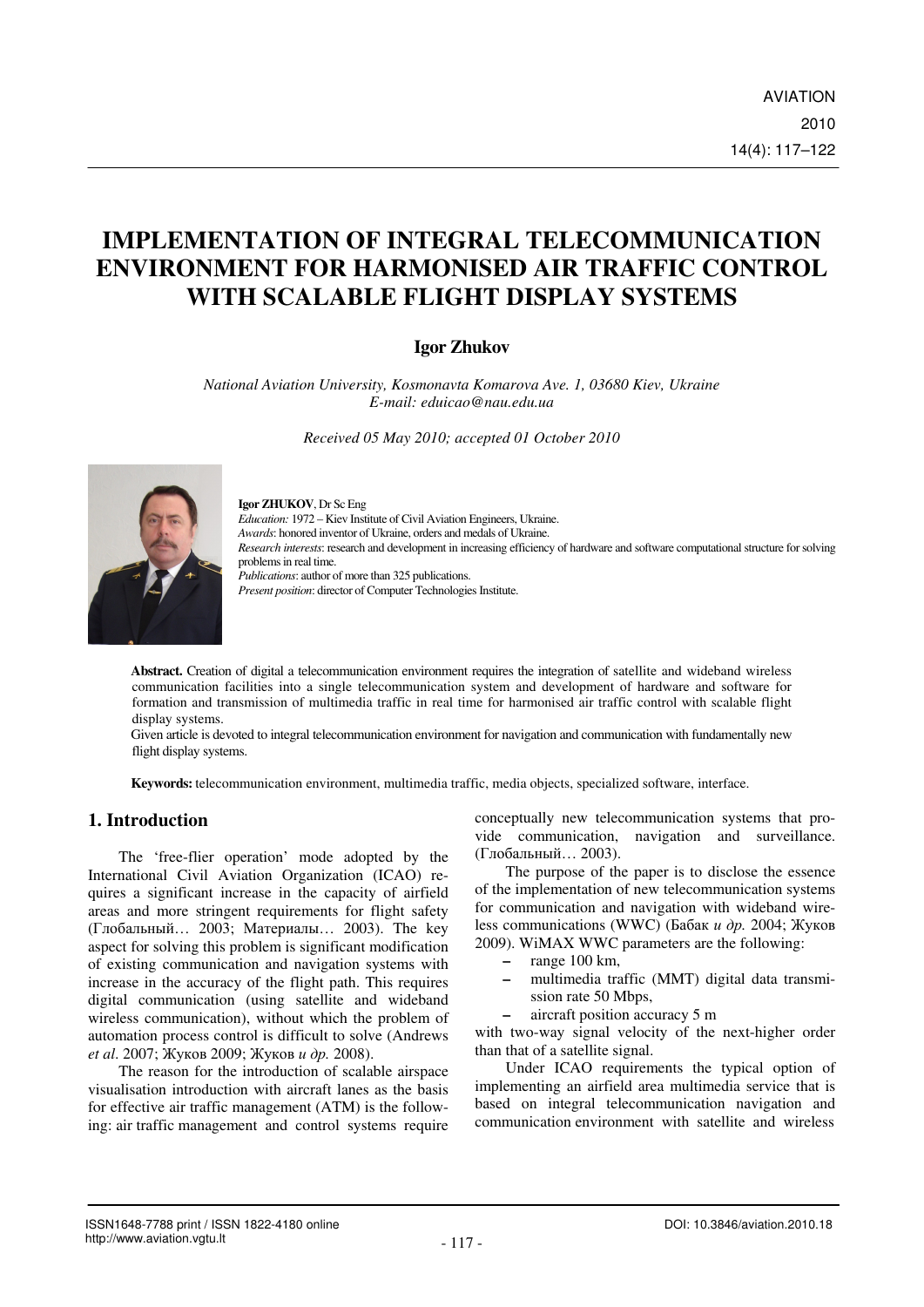communication WiMAX facilities implementation is considered (Бабак и др*.* 2004; Жуков 2009).

# **2. The realisation of ICAO standards for navigation and communication system**

The ICAO special committee (FANS) has developed necessary standards and recommended practices (SARPs) concerning CNS/ATM for planning, implementation and operation of telecommunication systems for communication, navigation, and monitoring (Глобальный… 2003).

Many regulations concern both air navigation service (PANS) and facilities which should provide multimedia service (MMS) for harmonized air traffic control in the CNS/ATM system.

The problem of the implementation of an integral aircraft automated control system (IACS) that is based on wideband digital telecommunication has not yet been considered, however.

Moreover, a number of new free-flier operation mode provisions have already been solved (Глобальный… 2003):

– separation and monitoring support (current information about the air space);

– implementation of new radio communication characteristics (RCP) (without complete transition to digital communication yet) and monitoring characteristics (RSP) (scalable flight path system has not yet been implemented).

The analysis performed by the ICAO FANS committee has shown that the transition to new flight control mode has got a number of problems, which are as follows (Материалы… 2003):

– significant limitations of existent direct visibility systems related to low level of radio signal transmission;

– difficulties connected with implementation of CNS/ATM systems and proper operation of these systems in many regions of the world;

– lack of multimedia traffic transmission system (voice, video, text) within air-to-ground digital data exchange that provides integral automated control system (IACS) operation as the single airborne and ground-based systems complex.

It is therefore necessary to give a brief analysis of future new telecommunications, which are both for communication and for navigation and monitoring, and which support air traffic management (CNS/ATM) (Andrews *et al*. 2007; Глобальный… 2003).

Voice transmission in CNS/ATM systems will be performed only in the initial phase. Transmission will be carried out with the help of existing communication channels in the very high frequency (VHF) band. These VHF-channels will be used for digital data transmission in the nearest future (WiFi and WiMAX technologies) (Andrews *et al*. 2007; Жуков 2008). New satellite data transmission systems integrated into wideband wireless communication (WiMAX) will also be implemented. These systems will provide global multimedia traffic transmission and monitoring data using the same radio

frequency spectrum (Andrews *et al*. 2007; Бабак и др*.*  2004).

Improvement in navigation will come about with the implementation of regional navigation equipment (RNAV) and global navigation satellite system (GNSS) (Бабак и др*.* 2004). The navigation capabilities of these systems allow them to be used worldwide and to provide en-route navigation for non-precision landing approach. The GNSS will provide highly integral, highly reactive, highly precise, and all-weather navigation service. Successful implementation of the GNSS will allow aircraft to carry out flights in all types of airspace. For that purpose, it is important to effectively integrate satellite and digital wideband wireless communications (Бабак *и др.* 2004; Жуков 2009).

Conventional radar modes with phase-in S mode in terminal areas and continental airspace with high air traffic density will be continuously used. However, the main feature will be characterised by automatic dependent surveillance (ADS), for which new nonstop service methods within the WiMAX technology frameworks will be used. ADS makes it possible for an aircraft to transmit automatically data about its position and other data (for instance, its heading and speed) that are necessary for the flight management system (FMS). ADS monitoring both in ADS-B mode and in WiMAX digital antenna service mode will represent a new digital environment for transmitting and receiving information about aircraft position.

To solve these problems, new telecommunications based on the integration of existent satellite and optical communications with wideband wireless network (WWN) must be implemented (Andrews *et al*. 2007; Бабак и др*.* 2004; Жуков 2009).

# **3. Harmonised multimedia service management requirements for flight visualisation scalability and accuracy**

The new CNS/ATM system provides wider automation of all air traffic control functions that were previously performed manually. In this regard WWC (WiMAX) implementation will change the interaction between air traffic controllers and pilots. To solve this problem, the ICAO is developing a multimedia service implementation program for ATM and ATC that should significantly improve all ATM and ATC processes.

The fundamental difference of MMS (within the MPEG-4 and MPEG-6 standards) lies in the fact that visualized objects (flight paths) display related to realtime voice data (Ластовченко и др*.* 2006). Besides, MPEG-4 audio-visual scenarios consist of several media objects (MO) that are organized hierarchically and in a scalable way.

Due to the hierarchy, media objects could be created and implemented as follows:

- 1. Scalable flight path charts.
- 2. Stylistic figures that determine the cartographic background.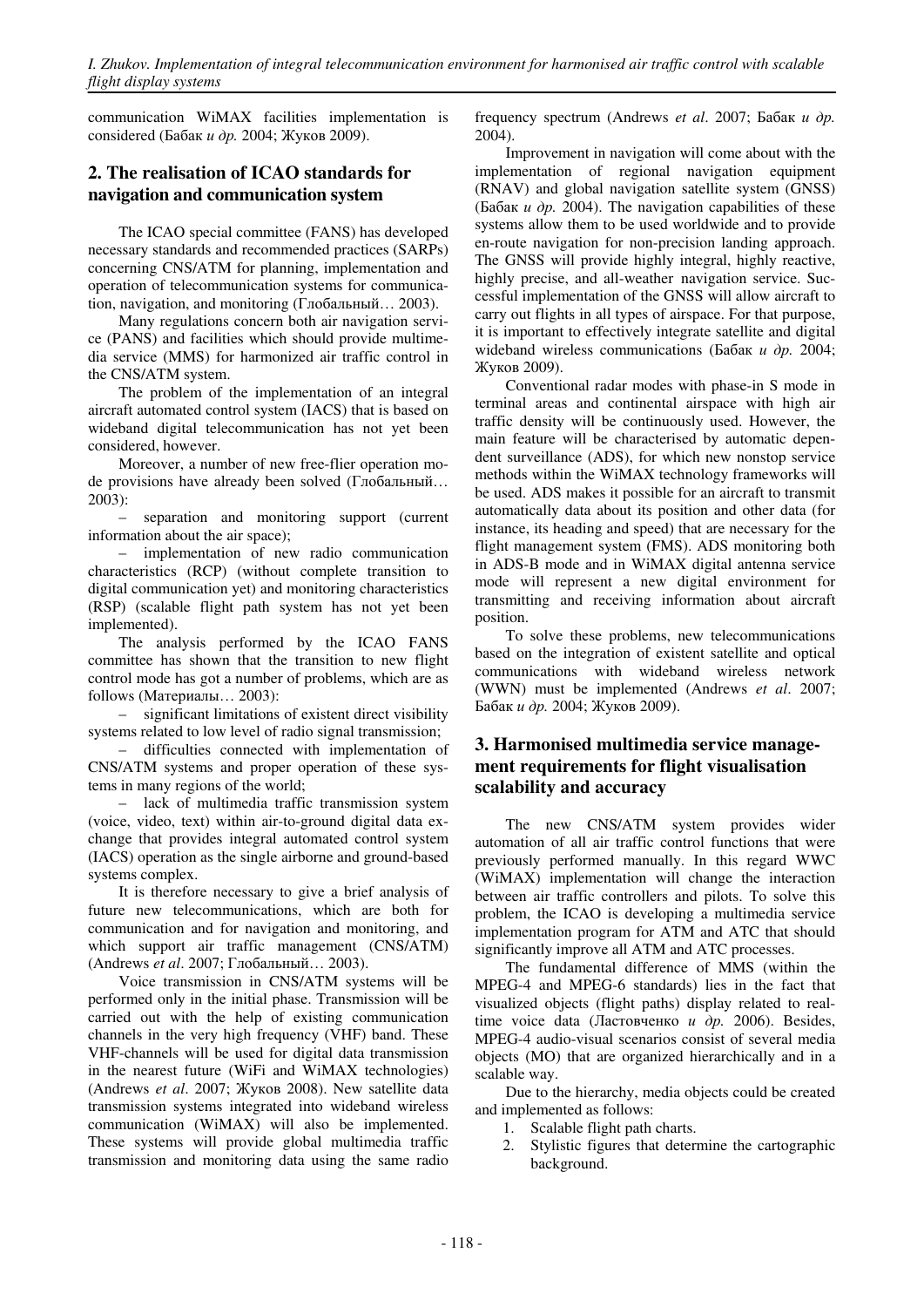- 3. Paths of video objects with explanations to them (video and voice without background).
- 4. Sound objects as voice related to video objects.

MPEG-4 standardises a lot of media objects (MO) that are compatible both with natural and synthesized types that could be 2-(2-D) or 3-dimensional (3-D). Figure 1 shows the MMS functional structure of the situational airfield area control centre coded 'video and voice' type, or 'synthetic conversation'. These types of objects are connected with aircraft flight path charts (Жуков и др*.* 2006).



**Fig 1.** The functional structure of multimedia service control centre (airfield area flight service)

According to the air traffic and aircraft interaction that is displayed, the audio-visual scenario is represented both as the individual objects system and as the integral primitive media objects system. Primitive MO responds to requests in a descriptive tree chart while compound media objects include the entire sub-tree charts.

This MMS functional structure allows air traffic controllers and pilots within the airfield area control centre to consider complex scenarios (aircraft flight paths) with scalable visualization, providing their representations in one of the chosen (scalable) cartographic interface options (Ластовченко и др*.* 2006).

At the same time, the following components of the MMS functional structure should be defined as follows:

1. Transfer platform as the telecommunication environment that within the MPEG-4 standard defines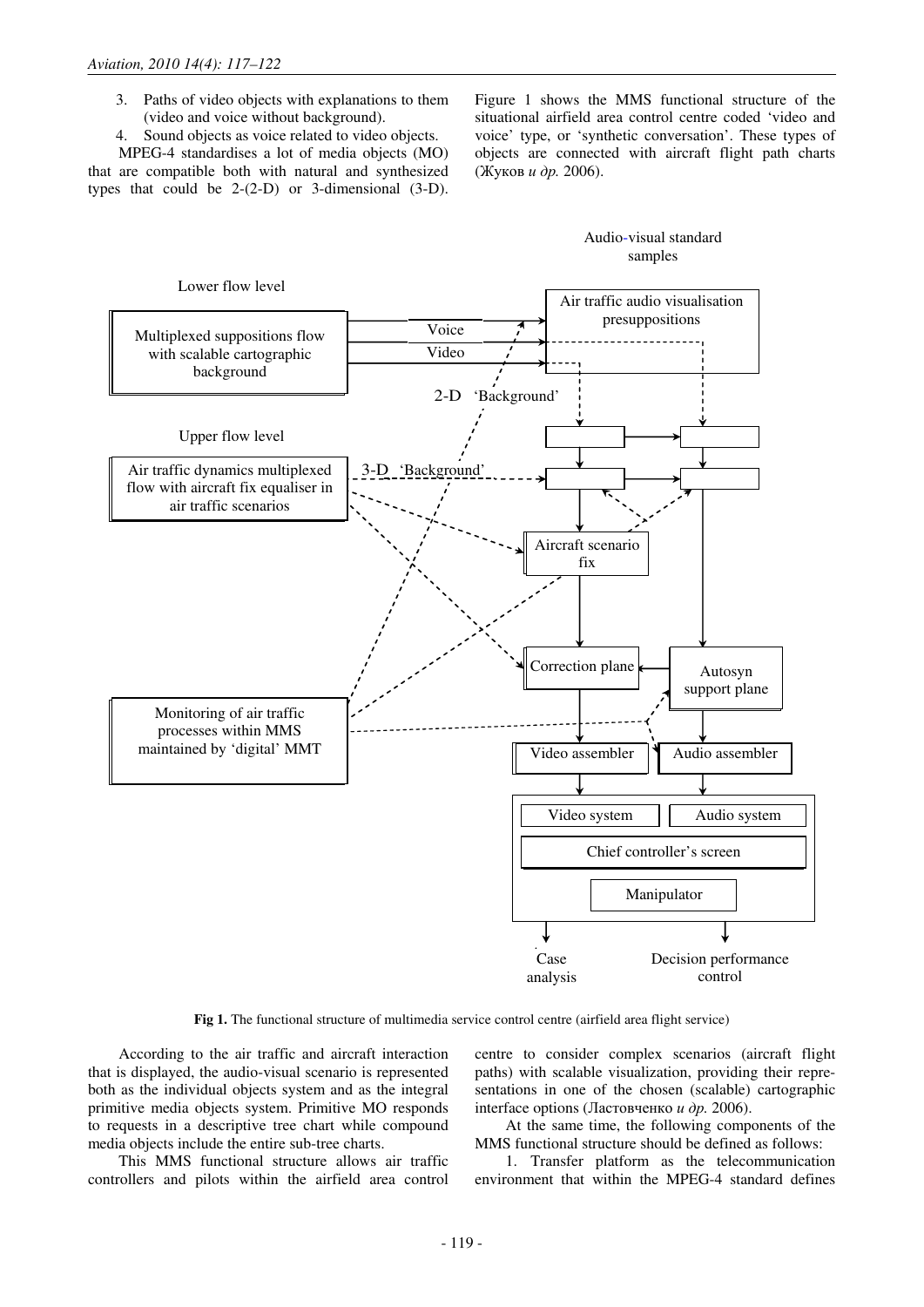transport layers as is usual in the Open Systems Interconnection/Reference Model (OSI/RM). Nowadays, in many cases, adaptation to the specific existing transport layer adjusts both MMT transmission in the MPEG-2 traffic and data transmission within airspace navigation and monitoring.

2. DMIF interface as a structure of transmitted MMT that provides coordination between the application and transport and does not allow the user to control this transport.

This MMS structure is described at two main levels (lower and upper) of the integral telecommunication environment:

– at the lower level an object's descriptors define the relations between the elementary flows that are received for each object (audio and video flows of each videoconferencing participant);

– at the upper level the double format for scenarios describes the parameters of spatial-temporal objects in the scenarios (users can manipulate objects by rearranging them within the scenarios or changing their own parameters in the 3-D virtual environment).

Thus, the main MMS components formed on the basis of the integral telecommunications environment within the MPEG-4 standard provide implementation of the following functions.

1. Location of media objects in the fixed frame of reference.

2. Change in the geometry of media objects in the proper scale.

3. Grouping of primitive media objects for the formation of specified media objects (visualisation of the scripted flight path).

The MPEG-4 standard in visualization mode (this main mode is much more difficult than the formation of sound objects) defines the encoding of the hybrid and video background of natural (pixel-based) figures taken together with synthetic (computer-made) scenarios. Due to this, for example, the interaction of MMS users in realtime is possible. This includes tools and algorithms that support both encoding of pixel-based style figures and video sequences, as well as tools for supporting the compression of the parameters of synthetic 2 and 3-D graphics (Жуков и др*.* 2006).

The main requirement is that MMS must adjust data flows (satellite, wireless, radar communication) to media objects for changes measured in their features: the sound, which animates the scenario dynamics, and more importantly the virtual reality visual models.

# **4. Integrating telecommunication environment for harmonised air traffic control**

On the basis of switching to a new flight mode, there can be four main components of the new CNS/ATM system. They are communication, navigation, surveillance and air traffic automated management system.

*Communication*. In the CNS/ATM systems, voice transmission will initially continue to be implemented on existing communication channels in the very high

frequency (VHF) band; however, these VHF-channels will be increasingly used for *digital data transmission*. Satellite data and voice transmission that allows providing the global operational area together with data transmission through communication channels in the very high frequency band is also implemented. Secondary surveillance radar (SSR) S mode, which is increasingly used for observation purposes in the airspace with high traffic density, will also allow providing digital data transmission between airborne and ground-based systems. Aviation telecommunication network (ATN) will provide digital data transmission between ultimate users through different 'air-to-ground' and 'ground-to-ground' communication subnets. Regular data transmission for the purposes of ATM will significantly change the nature of the interaction between airborne and ground-based automated control systems and at the same time allow us to realise a lot of new opportunities.

The expected advantages of future telecommunication systems will allow us to implement more direct and effective communication channels between ground and airborne automated control systems (AACS) used in conjunction with communication systems between a pilot and traffic controller. The digital data transmission channel may essentially be regarded as the key element of new ATM concepts aimed at achieving the real advantages of RA MMT.

It is important to note that the effectiveness of the implementation of WWC (WiMAX technology) is achieved when digital antenna arrays (four for every AA) cover an area within a radius of 100 km at an MMT digital transmission speed up to 50 mps (Жуков 2008).

*Navigation.* Navigation improvement is the gradual implementation of the area navigation equipment (RNAV) and the global navigation satellite system (GNSS).

The navigational capabilities of these systems are global in nature and provide en-route navigation with non-precision approach in a worldwide manner. In compliance with additional functional systems and procedures, these systems are also expected to provide the most precise landing approach.

GNSS, defined in the Global Air Navigation Plan, provides highly integral, high precision, all-weather navigation service in a worldwide manner. Successful GNSS implementation fully allows aircraft to fly in all types of airspace anywhere in the world (Глобальный… 2003). However, it is not possible to refuse the services of conventional radio navigation aids before the new technologies are proved to insure the required flight safety standards.

*Surveillance*. In the first stage of new the technologies, the conventional radar modes will be used. Step by step S mode radar will be implemented in terminal areas and continental airspace with high air traffic density. The main peculiarity will be associated with the implementation of automatic dependent surveillance (ADS), however. ADS will enable aircraft to transmit data about its position and other data, such as heading and speed automatically, as well as other useful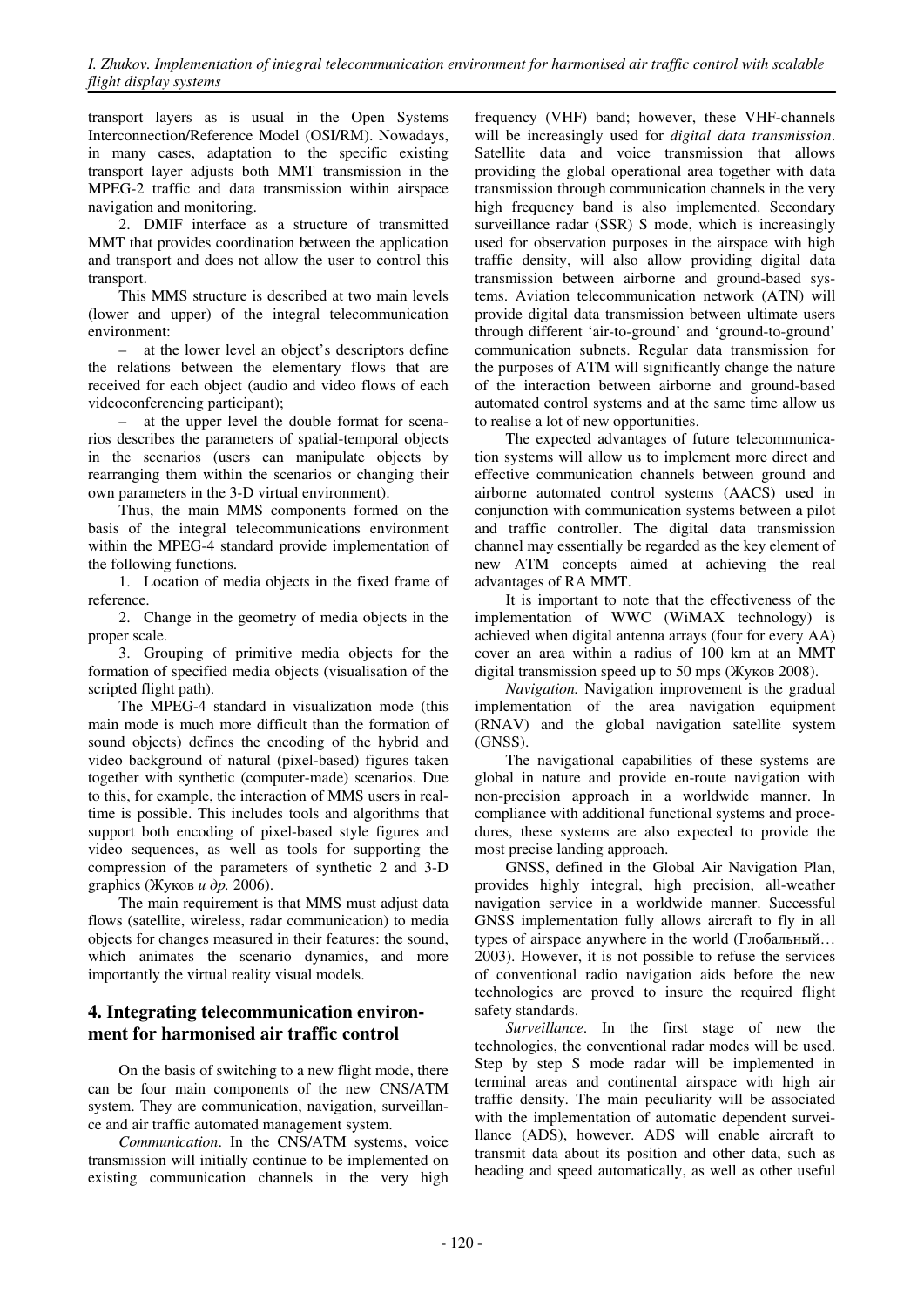information issued by the flight management system (FMS), using satellite or other communication channels to the air traffic control (ATC) authority, where the aircraft position will be displayed on a screen similar to the ATC display unit. ADS can also be considered an applicated process that actually combines technical communication and navigation systems and by enhancing the level of automation of ground-based systems will significantly improve ATM, especially in oceanic airspace. Software that enables ground-based computers to use these data for conflict detection and resolution directly is currently being developed. This may ultimately lead to ATC clearance coordinated by airborne and ground-based computers with periodic interference or without human intervention.

In terms of the implementation of the new telecommunications for communication, navigation and surveillance systems in compliance with expected improvements, the greatest positive changes are expected to occur in the field of ATM and ATC.

New integral ACS must include ATM, flows of air traffic arrangement (FATA) and airspace management (ASM), and ATM-associated flight operation aspects. Integrated global ATM system should use the opportunities of the new implemented CNS systems on the basis of internationally agreed standards and procedures.

Figure 2 shows the way in which the creation and development of integral telecommunication environment will have an impact on integral ATM and ATC ACS during the implementation of CNS.

Flight safety increase due to improvement in accuracy of airspace display systems

- Growth in landing system capacity, airport capacity optimum work load due to introduction of digital communication for effective collective flight management
- More effective use of airspace, higher flexibility, shorter landing intervals due to implementation of unified airport ACS

Air traffic management requirements

| Communication                                                                                                                                                                                                                                                                                                                                                                                         | Navigation                                                                                                                                                                                                                                                                                                                                                                          | Surveillance                                                                                                                                                                                                                                                                                                                                                                                                                                              |
|-------------------------------------------------------------------------------------------------------------------------------------------------------------------------------------------------------------------------------------------------------------------------------------------------------------------------------------------------------------------------------------------------------|-------------------------------------------------------------------------------------------------------------------------------------------------------------------------------------------------------------------------------------------------------------------------------------------------------------------------------------------------------------------------------------|-----------------------------------------------------------------------------------------------------------------------------------------------------------------------------------------------------------------------------------------------------------------------------------------------------------------------------------------------------------------------------------------------------------------------------------------------------------|
| More direct and effective<br>п<br>digital communication<br>'air-to-ground' channels<br>Increase in universal data<br>processing within<br>common ATM/DWDM<br>and WATM WiMAX<br>standards<br>Reduction in errors during<br>п<br>digital communication in<br><b>MMT</b> transmission<br>Integration of satellite and<br>п<br>wireless optical<br>communication into<br>telecommunication<br>environment | Wideband digital<br>٠<br>communication for highly<br>reliable service through<br>wireless communication<br>as the basis of airspace<br>visualisation<br>Improvement in accuracy<br>٠<br>of navigation in space and<br>time due to WiMAX<br>technology<br>More effective use of<br>$\blacksquare$<br>airports' runways due to<br>increase in accuracy of<br>airspace display systems | Reduction in errors in<br>position reporting due to<br>new satellite and wireless<br>communications for flight<br>path coordinates<br>Non-radar airspace<br>٠<br>surveillance using integral<br>satellite wideband<br>wireless communication<br>More effective traffic<br>controller response on<br>flight profile changes due<br>to increase in collective<br>ATM effectiveness that is<br>supported by the integral<br>telecommunication<br>environment |

**Fig 2.** Functional structure of the integral telecommunication environment of the air traffic automated control system

CNS/ATM systems allow data processing and transmission effectiveness to be bettered by improving the surveillance and navigation accuracy through the ADS. This will, inter alia, lead to a reduction in aircraft vertical separation intervals and make it possible to increase the AA airspace capacity.

## **5. Conclusions**

A significant increase in the ICAO requirements to improve performance (capacity of airfield areas), which should provide an aircraft new 'free-flier operation' mode, determines, respectively, more stringent requirements for air traffic communication, navigation, and surveillance. The main principle in solving this problem is to create a telecommunication environment based on the broadside integrated services digital networks (BISDN).

Based on ICAO requirements imposed for communication, navigation and surveillance of air traffic, the problem has already been solved in many regions. An effectttive multimedia services option for harmonised ATC, which is the foundation of the digital transmission environment, is suggested.